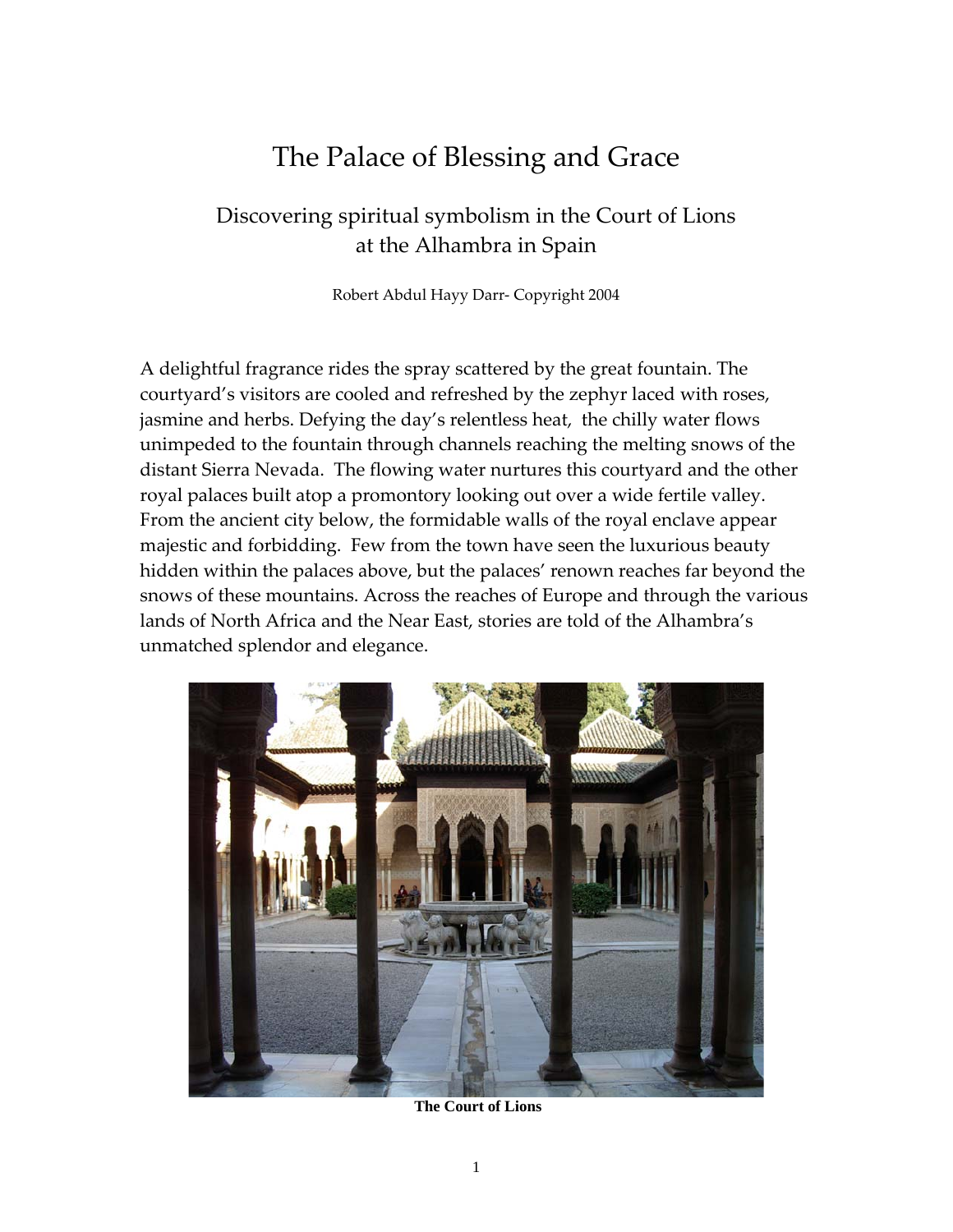The fountain is at the center of a rectangular garden‐courtyard quartered by water channels forming a large cross. The channels drain small fountains whispering nearby in the royal halls at the north and south sides of the courtyard, and smaller pools to the east and west of it under two stunning pavilions. The delicate pavilions startle the senses. There is a felicitous harmony in the overall impression of the courtyard. It is an austerity celebrating an abundance of life and joy. Water flows gently from the smaller pools through the marble channels toward the central fountain. Here the main jet's silver spray falls into a massive basin that nurtures twelve water‐spewing lion statues. The courtyard is bordered by covered walkways that connect the royal chambers. These and the cupolas of the delicate pavilions are supported by fine marble pillars that appear suspended from the arches they support. Their Moorish horseshoe arches are substantial but do not seem massive. The fine geometrical perforations covering their surfaces suggest a lattice of cascading water and light. Graceful patterns of light and shadow invade the obscurity of the chambers at each side of the courtyard.



**"No Victor but God," the famous slogan of the Nasrids, can be found all over the palaces in the same cursive calligraphy visible at the top and side borders of these arches.**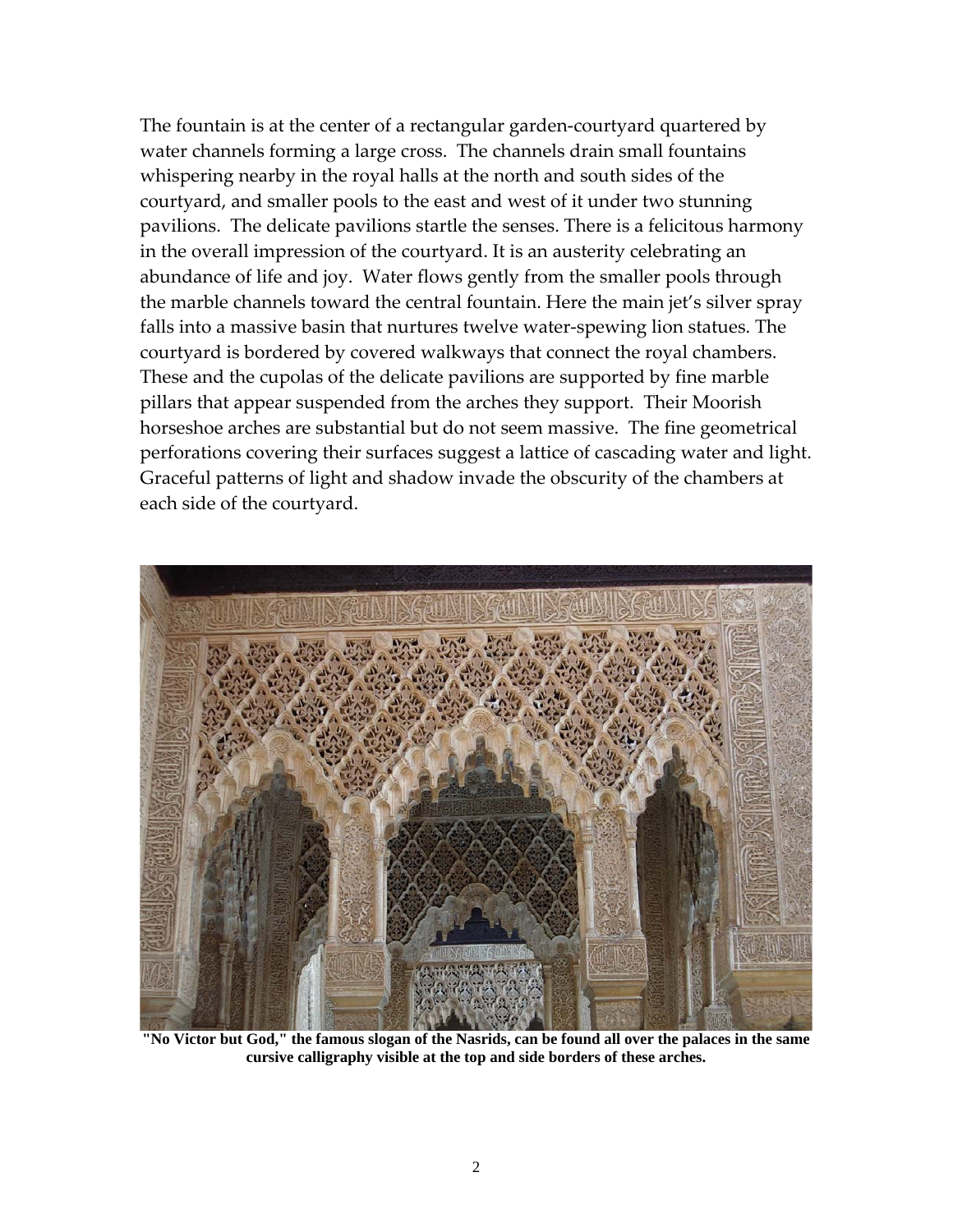All of the surfaces are covered with intricate designs and several styles of calligraphy. The carved plaster arches and wall designs were originally painted and, here and there, dressed in gold. There was also more color in what was then a thriving garden, fragrant and full of bird song, around the fountain in this courtyard. This palace, now called the Court of Lions, represents the epitome of Nasrid architecture and craftsmanship in Andalusia during the fourteenth and fifteenth centuries. It is perhaps the grandest artifact from an age of splendor that manifested at many levels of culture: the finest music, literature, science, medicine, and the many other arts and crafts that came together in Islamic Spain.

It is helpful to reflect on this full range of cultural expression when visiting the Alhambra palaces today. The poems on the walls express not only the sensibilities of that time. They remind us of the rich life beyond the responsibilities of government taking place at the royal court: the appreciation of poetry and music, conversations about metaphysics and astronomy, presentations on religion and mysticism.

The Nasrid rulers were well aware both of the splendid refinement of their court and the precariousness of this last foothold of Islamic power in Spain. Their own ancestors had been vassals of the Christian powers that had, with their help, conquered the Muslim domains of Sevilla and its surrounding territories. The Nasrids had somehow survived the endless threats as well as the frequent strife occurring within their own dynasty. They had also survived an outbreak of plague in the early fourteenth century. Careful alliances with their Christian neighbors and the support of the Marinids in Morocco secured their existence for a time. Perhaps it was with this sense of the ephemeral nature of things, that the dynasty adopted the slogan, "There is no conqueror but God!" [*La Ghalib illa Allah*] This phrase is repeated endlessly on the walls of the palace.

Even more striking is the invocation of the word *baraka* found in hundreds of places throughout the palaces. There are, in fact, whole walls covered with this word and its naturalistic emblems: the pinecone, acorn, leaf sprout, and seashell. *Baraka* means blessing or divine grace. Scholars and art historians have noted this word in the Sala de la Barca, the entry chamber to the Ambassador's Hall. Yet the word *baraka* is, in fact, far more ubiquitous in the Court of Lions where it ornaments arches, capitals, and some of the walls. The word has been carved in many striking forms of Kufic and cursive calligraphy. These are invariably accompanied by carvings of the pinecone and acorn, leaves and sprouts, flower buds and seashells. These are all ancient symbols of bounty and fertility as well as good fortune.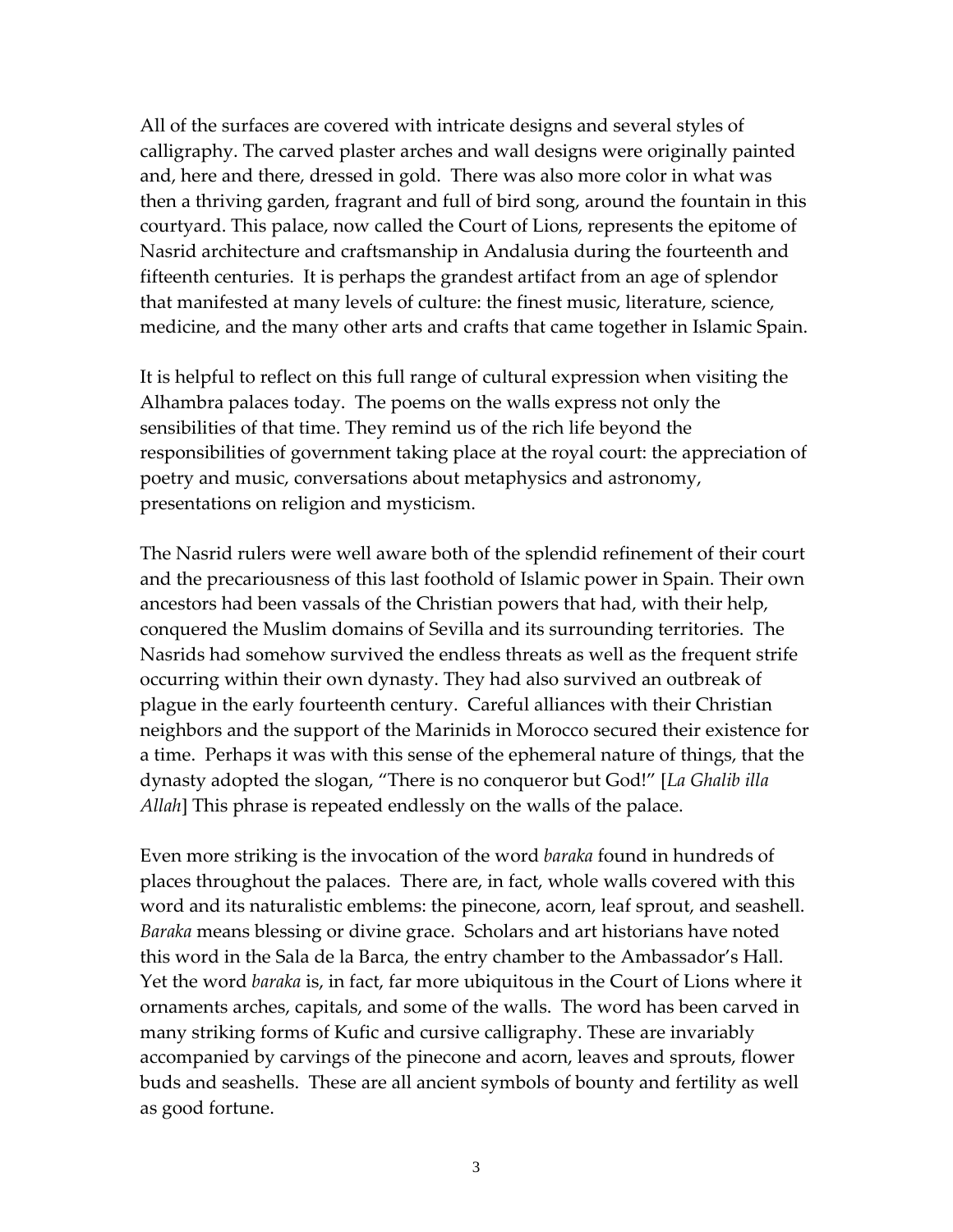

**The word 'baraka' in mirrored Kufic calligraphy**

This word, *baraka*, has an interesting range of meaning. It has been used to indicate the spirituality of certain saints of God as well as of sacred places. This spirituality is thought to be enlightening, protective, and nurturing. *Baraka* also refers to manifestations of spirit such as the abundance, bounty, and blessings of the good life. We often see this use of the word on Andalusian coins and other artifacts from the period. The Court of Lions was a retreat from the tiresome responsibilities of governing, a place for the intimacy of family and social life. What greater earthly blessing could there be than this reflection of Paradise, this home of the Sultan, the "shadow of God?"

Consider, for a moment, the importance that this concept of divine grace must have had in the minds of the palace designers that whole surfaces of walls and arches would have been covered with calligraphic representations of the word baraka, along with the pinecone and other seed and sprout forms emblematic of it. The word seems not only meant to be an invocation of blessing upon the royal inhabitants. It was and is a constant reminder of the beauty and joy found in God's manifestations of mercy. The pinecone, *baraka*'s most common emblem at the Alhambra, is an apt symbol of this aspect of God's merciful nature and creativity. It is the singular bearer of many seeds of life, each of which contains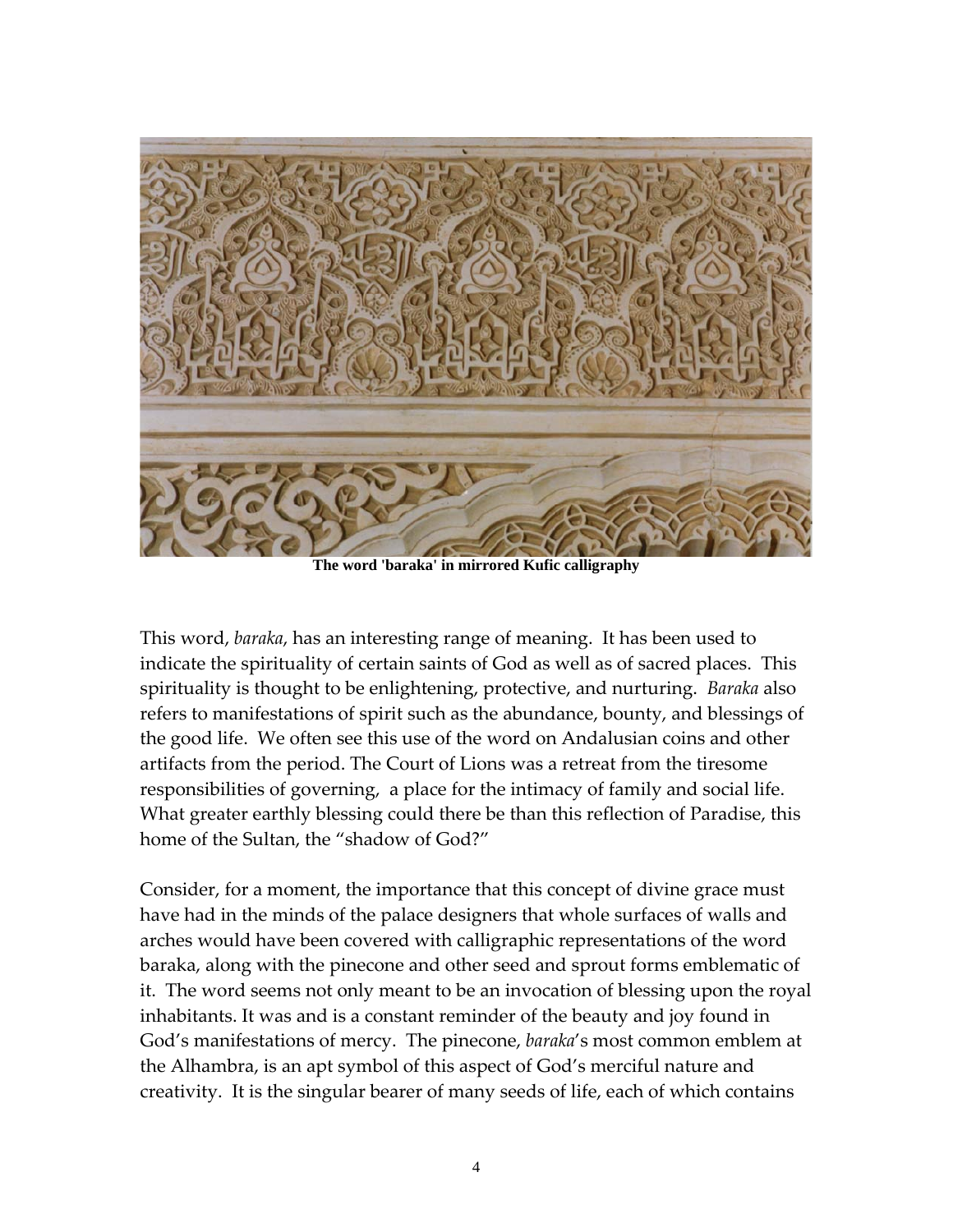

**The word 'baraka' in cursive calligraphy**

all the potentials of each stage in the growth of a new life. The pinecone represents the principle of multiplicity within unity, as well as the unity which comprehends multiplicity.

Many of the inscriptions<sup>[1](#page-4-0)</sup> on the walls of the Alhambra palaces celebrate the rule of various sultans of the Nasrid dynasty. But as James Dickie notes, "A proper Muslim ruler never styled himself "king," which would be an encroachment on God's sovereignty, but only "sultan" (the [Arabic word] root s‐l‐t conveys the notion of delegated authority); He recognized that his power derived from the *Shari'a*, the divinely revealed law; indeed it was the application of this law that legitimized his rule."[2](#page-4-1)

The world as a reflection or shadow of the Divine is an idea deeply rooted in Islamic thought. Tabi'at, nature, means an 'impression' from the spiritual world above. Like Judaism, Islam is fiercely unitarian in its conception of God as

<span id="page-4-0"></span>l <sup>1</sup> See "La Alhambra de Granada: Poder, Arte y Utopia," by Jose Miguel Puerta Vilchez, Cuadernos de la Alhambra, Vol. 23, Granada, 1987.

<span id="page-4-1"></span><sup>&</sup>lt;sup>2</sup> James Dickie, "The Palaces of the Alhambra," pg. 139. From the book, Al-Andalus, The Art of Islamic Spain, edited by Jerrilynn D. Dodds. The Metropolitan Museum of Art, New York, 1992.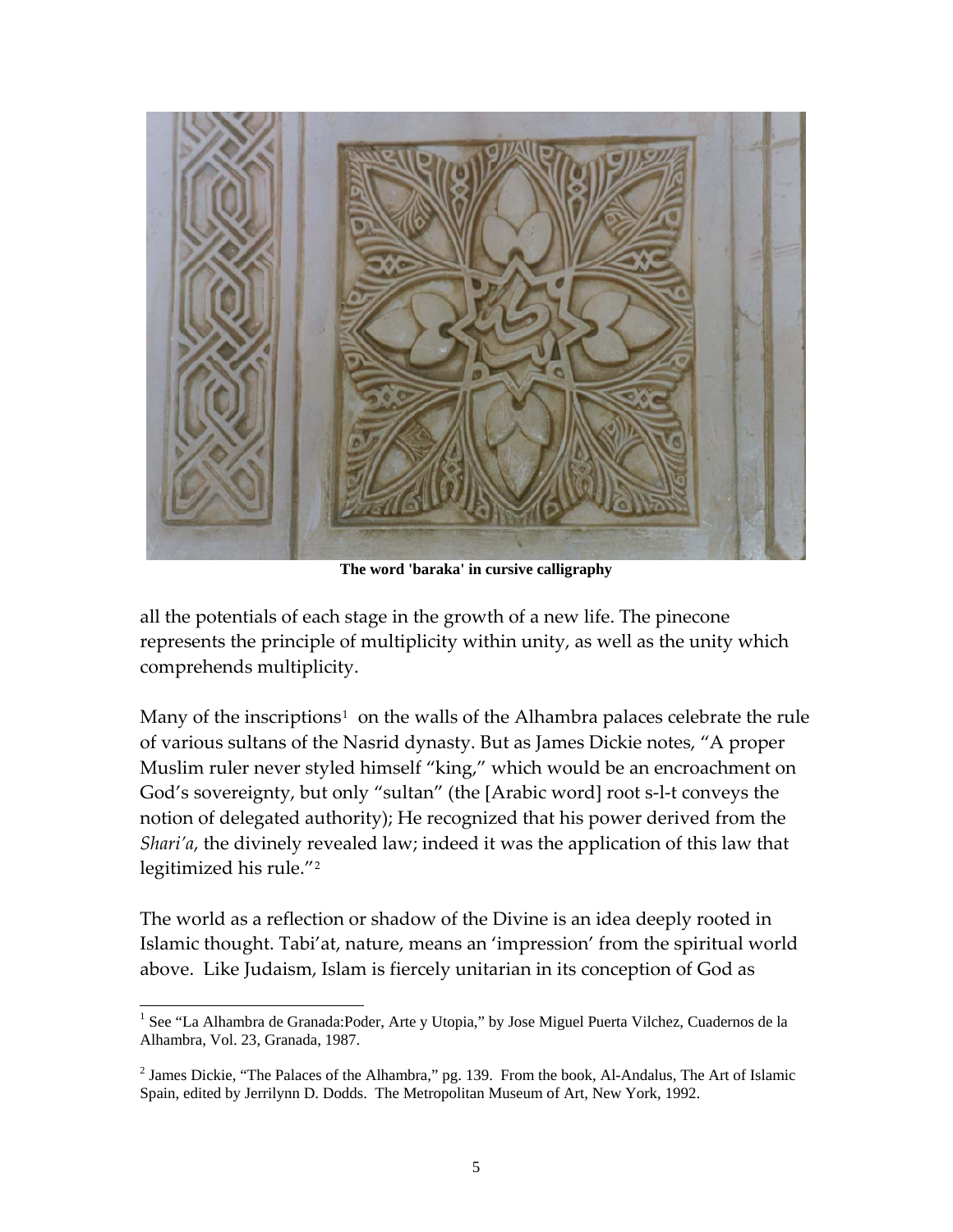unique and transcendent. Yet God is also thought to display His<sup>[3](#page-5-0)</sup> beauty and complexity in this world. In the Qur'an, Allah frequently speaks of nature and its forces as symbols of spiritual realities. The Qur'anic description of paradise tells of a garden watered by fountains, rivers and pools. This is God's manifestation of mercy and peace upon those whose hearts are free from strife and opposition to the truth of their origin from, and their return to Him. The ordinary Muslim believer sees the garden as a symbol of the afterlife while the mystic sees the garden as a reflection of the spiritual relationship with God while yet alive. These mystics, the Sufis, were thought to be the true "shadows of God," or "luminous shadows<sup>[4](#page-5-1)</sup>," to quote the greatest Andalusian mystic, Ibn al-'Arabi. The great poets, artists, and calligraphers of that golden age were often members of Sufi fraternities whose spiritual journeys were recorded in the artistic media of the time, borrowing frequently from the allegorical references of the Qur'an.



 $\overline{a}$ 



**A more enigmatic form of the word 'baraka' whose calligraphic elements can be discerned on page 4.** 

<span id="page-5-0"></span><sup>&</sup>lt;sup>3</sup> Although Divinity, in Itself, is beyond such concepts of gender, the active aspect of God is identified in masculine terms in the Qur'an. The feminine side of Divinity is metaphysically considered, by mystics like Ibn 'Arabi, to be the Essence at one pole and Nature at the other.

<span id="page-5-1"></span><sup>&</sup>lt;sup>4</sup> See the chapter Joseph in the Fusus al-Hikam of Ibn al-Arabi.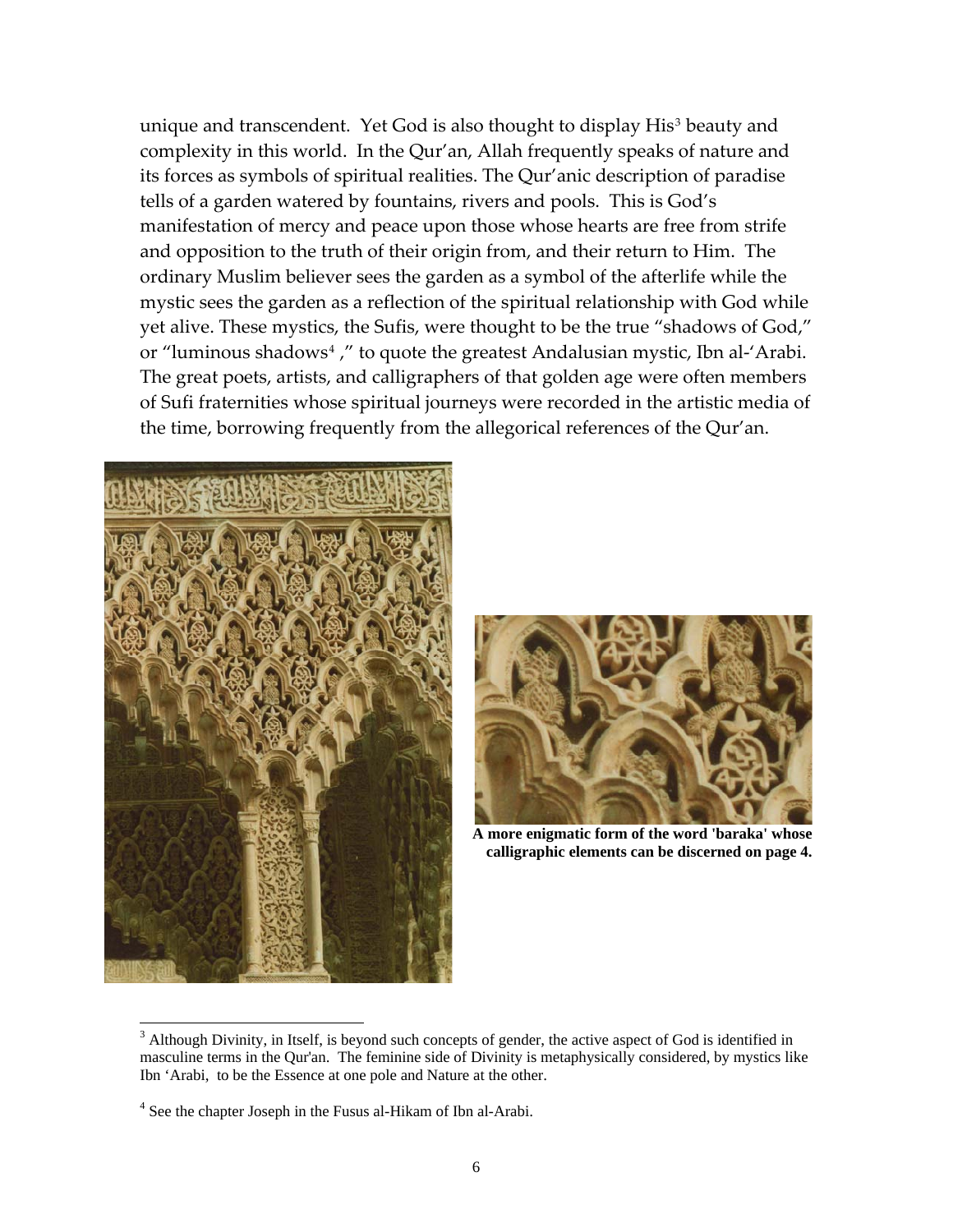In the Qur'an, the human shadow of God is referred to as the 'representative,' or 'vicegerent' [*khalifah*] of Allah on earth, representing His divine will in the terrestrial domain. The sultans assigned this title to themselves in keeping with a tradition of rulership going back to King David who is called a vicegerent in the Qur'an. The heirs of Muhammad, whose rulers were subsequently called Caliphs, wielded worldly and spiritual authority over the believers of Islam. They bore the title of *Amir al‐Mu'minin*, Commander of the Faithful. However, the first vicegerent mentioned in the Qur'an is none other than Adam, the prototypical human being. His qualification for the vicegerency is due, according to scripture, to his being loftier, in one sense, than even the angels because of his greater capacity for understanding the nature of God. The Qur'an says of him, "Allah taught him all of the Names." When the 'names' are referenced in the Qur'an, they usually indicate Allah's ninety‐nine "Beautiful Names," as they are described. All educated Muslims are aware that these Names are God's divine Attributes or Qualities. Examples of these Names are "the Merciful," "the One," "the Irresistible," and "the Forgiving." It is the image of these Attributes, and not of the formless Divine Essence, that is revealed in the world. The true vicegerent of God, according to the Sufis, would be one who experiences and manifests all of these Names in his or her own consciousness. Such a person is a mirror for God to gaze upon His own qualities, or a comprehensive shadow of Himself within His creation. A poem by Ibn al-'Arabi on the nature of God's shadow, or reflection, helps to clarify this perspective:

*She said, "I wonder at a lover who full of his own merit, swaggers oddly through the flowers in a garden!" I answered, "Don't be surprised at what You see! You gaze upon Yourself in the mirror of a man[5](#page-6-0). "*

This famous Andalusian mystic, in a commentary on his own poetry, wrote, "[The man in the poem] says, 'I serve as a mirror for You and You see Yourself, and not me, in those qualities of Yours that I have taken on, yet You see them in my human nature which has been clothed by them.<sup>[6](#page-6-1)</sup>

For the Sufi, the walled garden represents the sanctuary of the heart, the center of existential awareness in a human being. This heart is thought to be a mirror,

<span id="page-6-0"></span> $<sup>5</sup>$  My translation from the Tarjuman al-Ashwaq from the critical edition of the Arabic prepared by R. A.</sup> Nicholson and published with his translation and notes. Reprinted by the Theosophical Publishing House 1978.

<span id="page-6-1"></span> $<sup>6</sup>$  Ibid.</sup>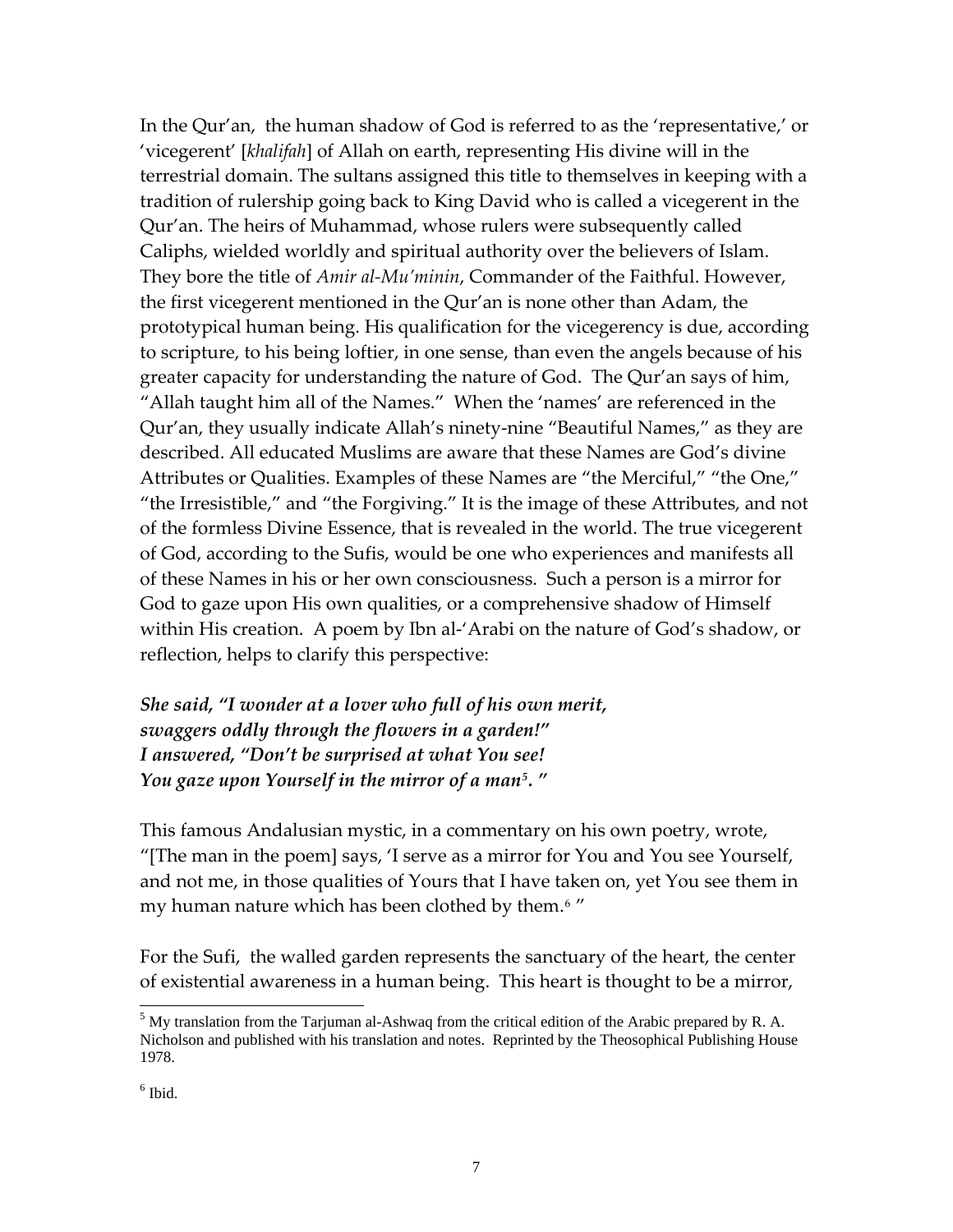or showplace, of divine Self‐manifestation. It is the refuge from Man's amnesia about his origin and high purpose. In the heart of the mystic, God might manifest His transcendental unity or His diversity of expression in the forms of images and symbols. The fountain represents God's oneness, His essential, unique determination and divine identity which has no partner. The word for essence in Arabic is *'ain*. This word *'ain* also means fountain, the water‐source that sustains all life. There is, in many cultures, an ancient tradition about the fountain of eternal life, the fons vitae. It is also described as a fountain of eternal freshness or youth. For the Muslim, 'fountain' immediately invokes Qur'anic descriptions of paradise where underground rivers nourish a fountain called salsabil that is one of the delights of the dwellers of paradise.

The courtyard's fountain drains into a basin that provides water to twelve water‐ spewing lion statues that support it. The lion statues are thought by some scholars to have been brought to the Alhambra from the nearby residence of an eleventh century Jewish vizier. It is certainly true that this was not the first fountain with lions. There is even a poem by Ibn Gabirol extolling a majestic fountain with lions in eleventh‐century Cordoba. Whatever the truth of their provenance, the lions represent, in this mystical exegesis, divine power manifesting in the world of multiplicity and diversity. The Court of Lions, as we now call this place, is evocative of the special relationship of God manifesting in the human heart. It should not therefore be surprising to find special language and symbolism in the structures that survive. Some of this symbolism was shared by Jewish and Christian mystics, whose religious stories are more or less retold in the Qur'an. It should be noted that there was a strong connection between Jewish and Muslim mystical expression during this period. It is thought that Joseph Ibn Nagrila, son of the Jewish vizier of the Muslim Granadan lords of the eleventh century, laid out the original gardens of the Alhambra palaces two centuries before the creation of the Court of Lions[7](#page-7-0).

As mentioned, *'ain* also means 'essence' in Arabic. The word immediately evokes the idea of the unlimited Source of Existence, as well as its permeation of the forms in the created world. It may surprise the reader to learn that the word has yet a third meaning, that of 'eye.' Arabic is a remarkable language that is very given to multiple entendre. We now see combined in this one word, the concepts of essence, the life‐source of being, and the perception, or awareness. This is the Essence/Fount of Being/Witnessing in the nature of God and in His

<span id="page-7-0"></span> $^7$  Maria Rosa Menocal, The Ornament of the World. Little, Brown and Company, Boston, New York, London, 2002. Pg. 105.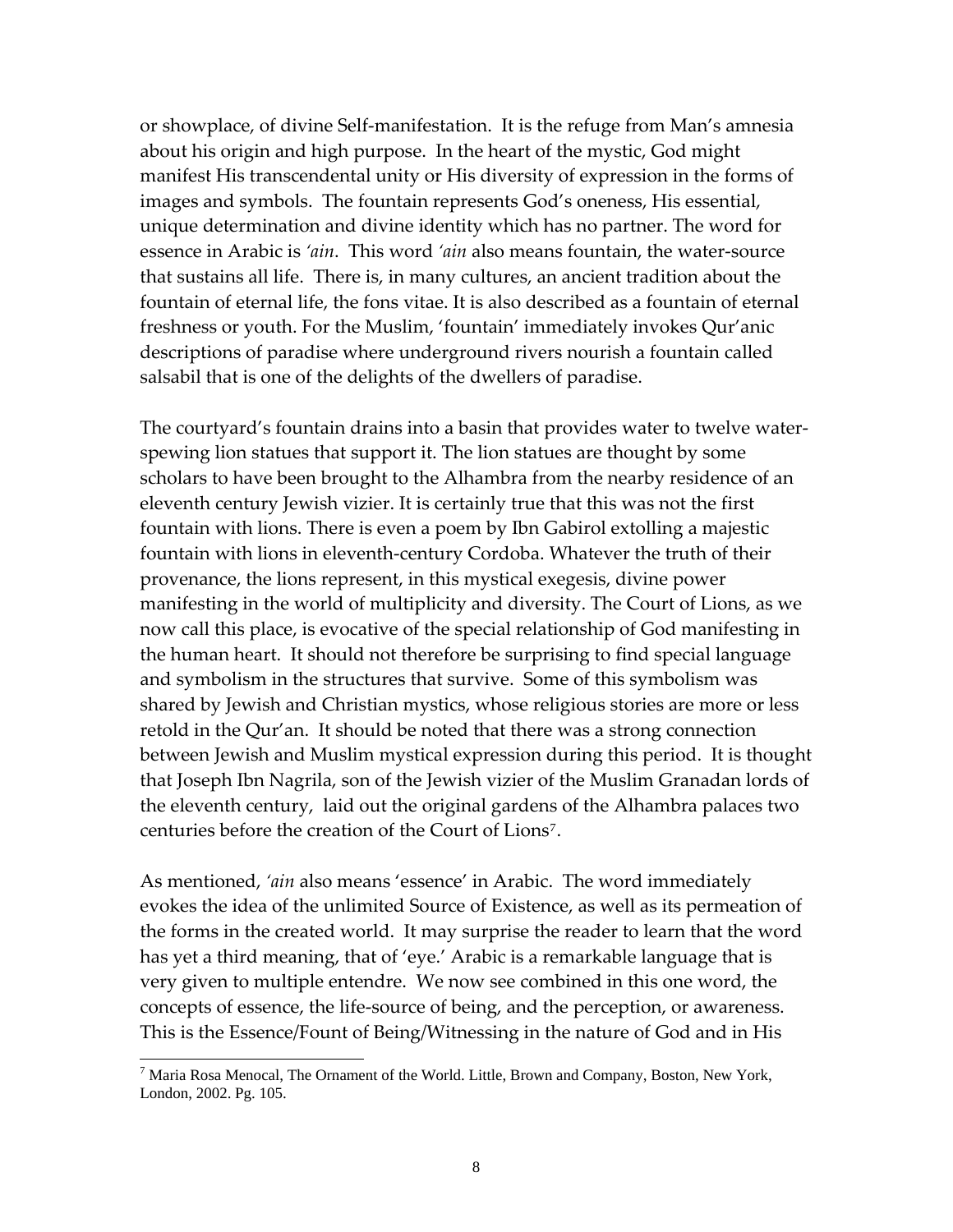reflection in the mystic's heart. Poets and mystics have a long tradition of making full use of the poly‐suggestive nature of this language. Although the Arabs borrowed fountain and garden designs from Persian, Near Eastern and Mediterranean antecedents, these took on special meaning in imperial Arabian culture, both because of the well‐known Qur'anic descriptions of Paradise as a garden with fountains and rivers, and because of the word associations already mentioned.

The pre‐Islamic Arabs were, compared with their Persian and Roman neighbors, scientifically and technologically unsophisticated. The Andalusian Arabs, like the imperial Abbassids of Baghdad, became the synthesizers of the scientific, technological, philosophical, and aesthetic cultures of the ancient world. By Nasrid times, Islamic palace and garden design had reached their apogee at the Alhambra, even if these were not built on the expansive scale of classical imperial residences such as the Medinat al‐Zahra near Cordoba. The Nasrids cultivated a refinement of the earlier forms and specialized in the evocation of intimacy in the smaller spaces they created. By intimacy is meant an immediate sense of connection and even a feeling of being absorbed into the existence of the surroundings. This psychological effect can be contrasted with the inspiring sense of awe and the uplifting awareness of one's insignificance evoked within many huge palaces and religious buildings all over the world.

The aesthetic of intimacy reaches its height of achievement at the Court of Lions in the stunning Hall of the Two Sisters and the Hall of the Abencerrajes at the north and south side of the fountain respectively. It is thought that these spaces were primarily used for musical performances and the recitation of poetry. The ceiling in the Hall of the Two Sisters is the most complex expression of the Persian architectural stalactite [*muqarnas*] construction in the world. James Dickie writes, "Upward of five thousand cells cascading downward produce in their disciplined descent domes within a dome, the most complex ceiling in the Muslim world and the apogee of Islamic art on the peninsula<sup>[8](#page-8-0)</sup>. " On the walls of this hall are some lovely verses by Ibn Zamrak, the dynasty's finest poet. A poem there opens with the verse:

### *I am a garden adorned by Beauty. Truly, a glance at my loveliness reveals my soul!*

<span id="page-8-0"></span><sup>&</sup>lt;sup>8</sup> James Dickie, "The Palaces of the Alhambra," pg. 146. From the book, Al-Andalus, The Art of Islamic Spain, edited by Jerrilynn D. Dodds. The Metropolitan Museum of Art, New York, 1992.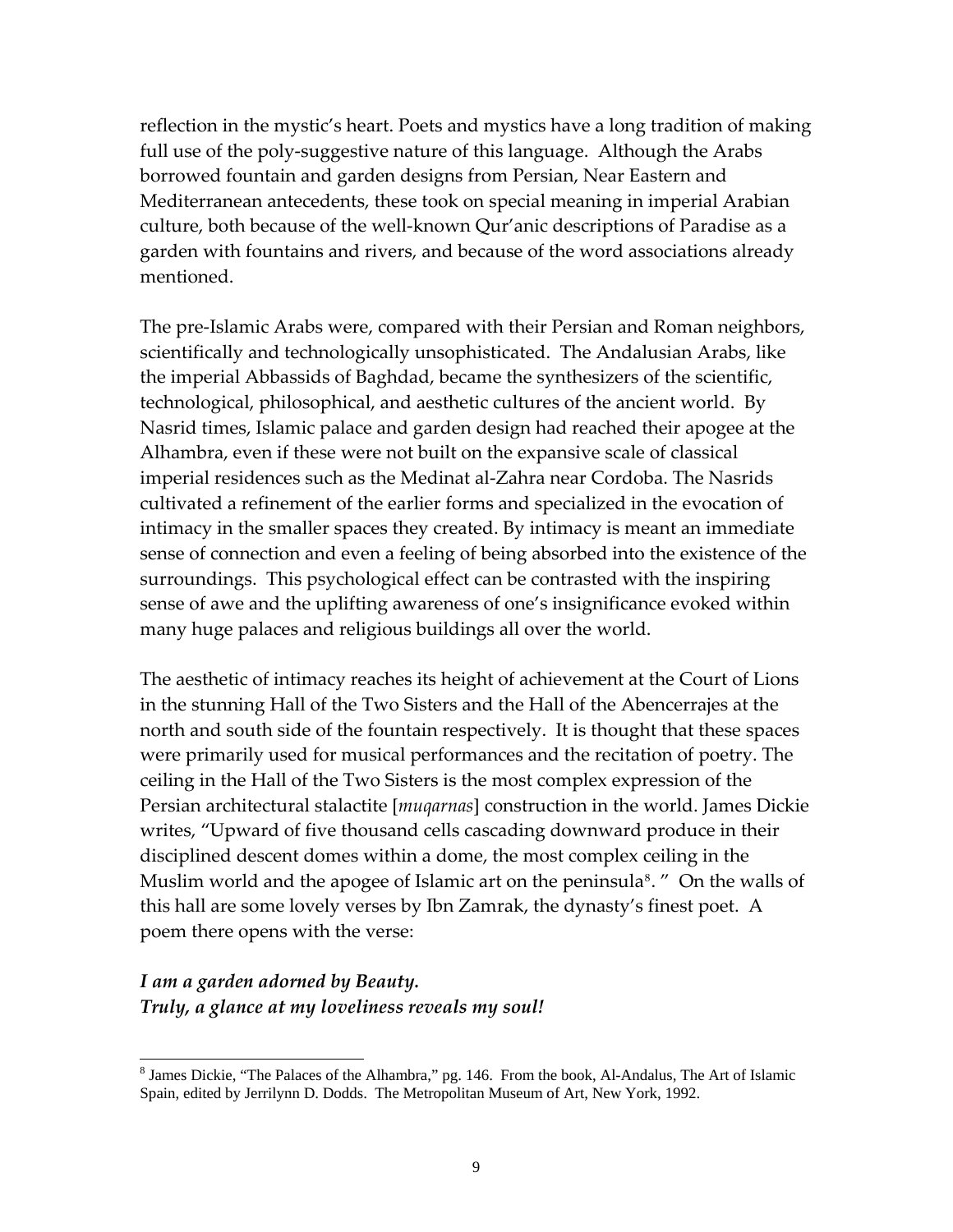What appears on the surface as worldly literature was often equally meant as praise of God and could even have been meant as an allusion to mystical experience. Poets often played on the multiple meaning of *'ain*. An example by Ibn Zamrak is in the Court of Lions complex where it can be found in the Mirador de Lindaraja. It reads:

### *In this garden I am an eye filled with delight And the pupil of this eye is none other than our lord.[9](#page-9-0)*

Lord here is usually taken to mean the sultan, Muhammad V, who is thought to view the gardens from the Mirador. The reader should understand that there is a Sufi doctrine, quite current at that time, that it is actually God who looks through the pupil of the eye of any viewer, that it is actually God who is the ultimate seer in all seeing. Keeping that in mind, it is possible to understand the stanza in a different light and to take the meaning of 'lord' quite differently. The words used in the line, "*insan ul‐'ain*" the "person in the eye," meaning the pupil, are precisely the words used by the Sufi gnostics when alluding to God's seeing through the eyes of the "true Human," the vicegerent $10$ .

Ineffable mystical experience cannot directly be described and must be referred to through metaphor and analogy. Much of the literature and art of this period was dedicated to this endeavor. This art seeks to communicate, through the senses and through the mind, that which is beyond the senses and the mind. It further communicates how that which is beyond the senses and the mind becomes clothed in the entities of the cosmos, and is revealed in the experience of the senses and the mind.

Ibn al-'Arabi captures this special use of art in another stanza of his poetry:

*My heart has become capable of every form: it is a pasture for gazelles and a convent for Christian monks, and a temple for idols and the pilgrim's Ka'ba and the tables of the Tora and the book of the Koran. I follow the religion of Love: whatever way Love's camels take, that is my religion and my faith. [11](#page-9-2)*

<span id="page-9-0"></span><sup>&</sup>lt;sup>9</sup> James Dickie translation.

 $10$  See the chapter Adam in the Fusus al-Hikam by Ibn al-'Arabi for this doctrine and its language.

<span id="page-9-2"></span><span id="page-9-1"></span> $11$  The Tarjuman al-Ashwaq, translated by R. A. Nicholson and published with notes. Reprinted by the Theosophical Publishing House 1978.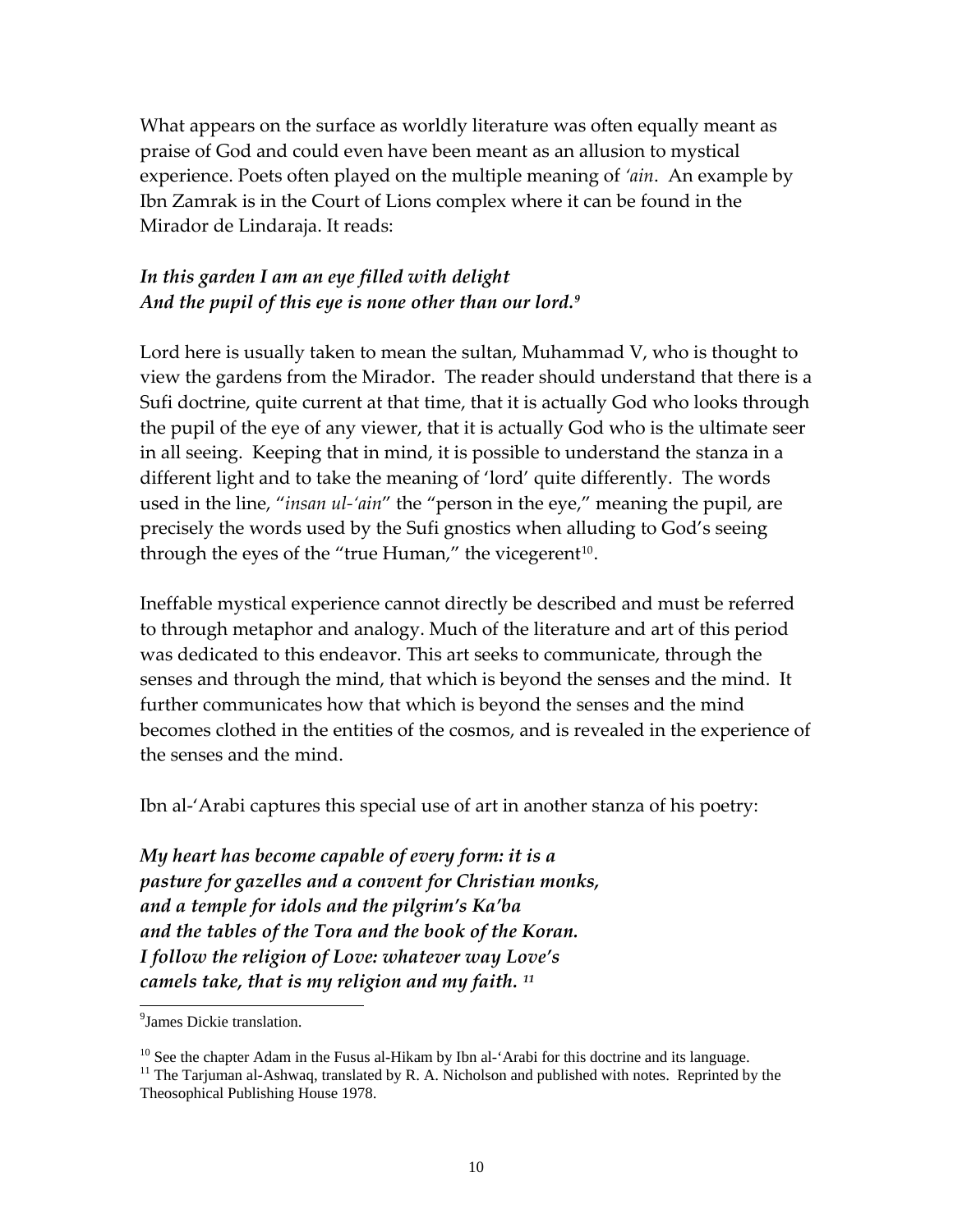Throughout Islamic history, mysticism had often been opposed by conventional religionists who could neither conceive of nor accept the existence of a direct personal confirmation of scriptural revelation. The Almohad, Marinid, and Nasrid clergy were usually opposed to the Sufis and the philosophers. Enigmatic reference to mystical experience has a long tradition in Islam where mystics were not infrequently put to death for claiming a direct experiential knowledge of God. It is not surprising that special languages would have evolved to veil the realities of mystical experience.

Mystical and cosmological symbolism, whether found in literature, art, or architecture, created a context for understanding and attuning oneself to the spiritual world. The Alhambra is often cited by art historians as an example of Islamic architectural symbolism because of the cosmological references evident in the ceiling of the Hall of the Ambassadors. It has been very credibly demonstrated that this ceiling depicts the cosmological hierarchy of the Throne of Allah set above the seven heavens of the created world<sup>[12](#page-10-0)</sup>. The impact of the room's proportions, lighting and surface detail allow one to viscerally experience the message illustrated in the vaulted ceiling. One feels at once dwarfed, awed and protected under this walled heavenly dome. It is easy to imagine divine authority acting through the sultan whose throne once sat under this representation of the cosmic hierarchy.

A good deal of debate has taken place concerning the symbolism of this and other structures at the Alhambra. Yet the treasure trove of mystical symbolism and allusion hidden throughout these palaces has scarcely been tapped. The symbolic language must be known before the communication can be understood. One of the symbolic languages of the Sufis is a form of numerology generally called *abjad* in the Islamic world. Each letter of the alphabet is assigned a number, allowing words to have specific numerical assignations through the addition of their letter‐numbers. In this manner, words and concepts with the same number totals can be identified with each other. The fundaments of this system, far from being esoteric, are to be found in any Arabic dictionary or grammar book[13](#page-10-1).

<span id="page-10-0"></span><sup>&</sup>lt;sup>12</sup> The ceiling depicts the Qur'anic verse 67:3 and 5, "Blessed is He in whose hands is the sovereignty." " He created the seven heavens layered upon each other."

<span id="page-10-1"></span><sup>&</sup>lt;sup>13</sup> See, for example, An Introduction to Koranic and Classical Arabic, pg 245, by W.M. Thackston, Iranbooks, 1994.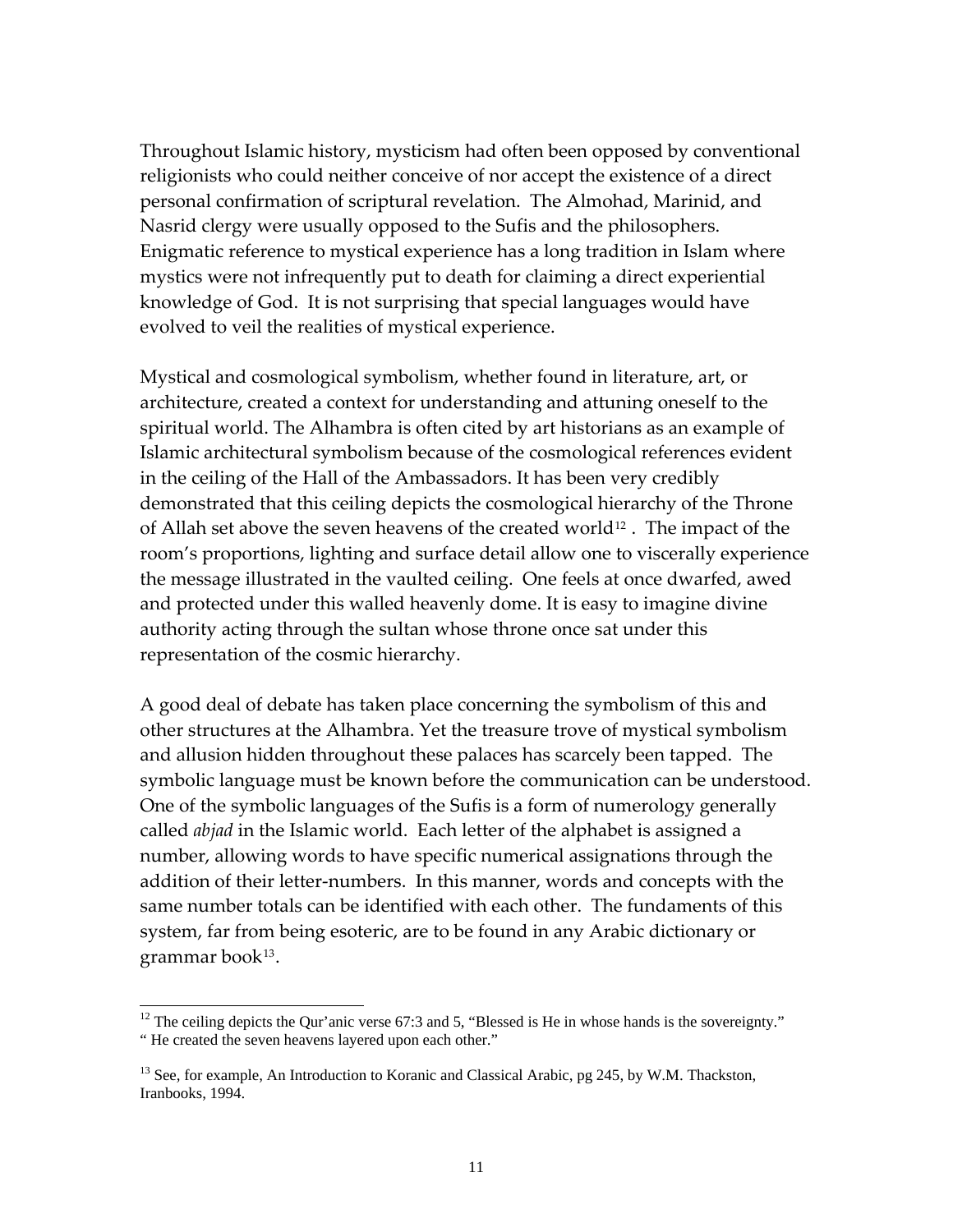The use of *abjad* has a long history in Islamic Spain where it was employed in literature and art. Although commonly used in chronograms, talismans, and even magic, numerology was also used by mystics and metaphysicians to communicate the fundamental realities of existence and cosmology. We should remember that, at the time of the building of the Court of Lions during the reign of Muhammad V, there existed an unparalleled body of mystical and cosmological literature replete with number symbolism. The impact of Andalusian writers like Ibn al‐'Arabi and Ibn Rushd in educated circles cannot be overemphasized. In fact, the impact of the Sufi Ibn al‐'Arabi on mysticism was without precedence in the whole of the Islamic world where he is still called the "Greatest Teacher [*Shaikh al‐Akbar*]." In his major work, the *Futuhat al‐ Makiyyah*, The Meccan Openings, he describes and makes use of numerology and other forms of number symbolism. Ibn al‐Khatib, Muhammad V's brilliant minister who was also a lover of poetry, philosophy and mysticism, was eventually put to death in Fez, allegedly for heresy and being a supporter of philosophy and Sufism<sup>[14](#page-11-0)</sup>. He was the statesman who tutored Muhammad V in his youth and who would have had a strong influence on all of the activities at the court. One of his famous books was the *Rawdat at‐Ta'arif bi‐l‐Hubb ash‐Sharif*,



**Unusual eleven-pointed star employed in the Court of Lions arabesques. Twelve of these stars are found under each cupola at the east and west ends of the court.**

<span id="page-11-0"></span><sup>&</sup>lt;sup>14</sup> See the Encyclopedia of Medieval Iberia, ed. Michael Gerli. New York, Routledge, 2003. pgs. 416, 417.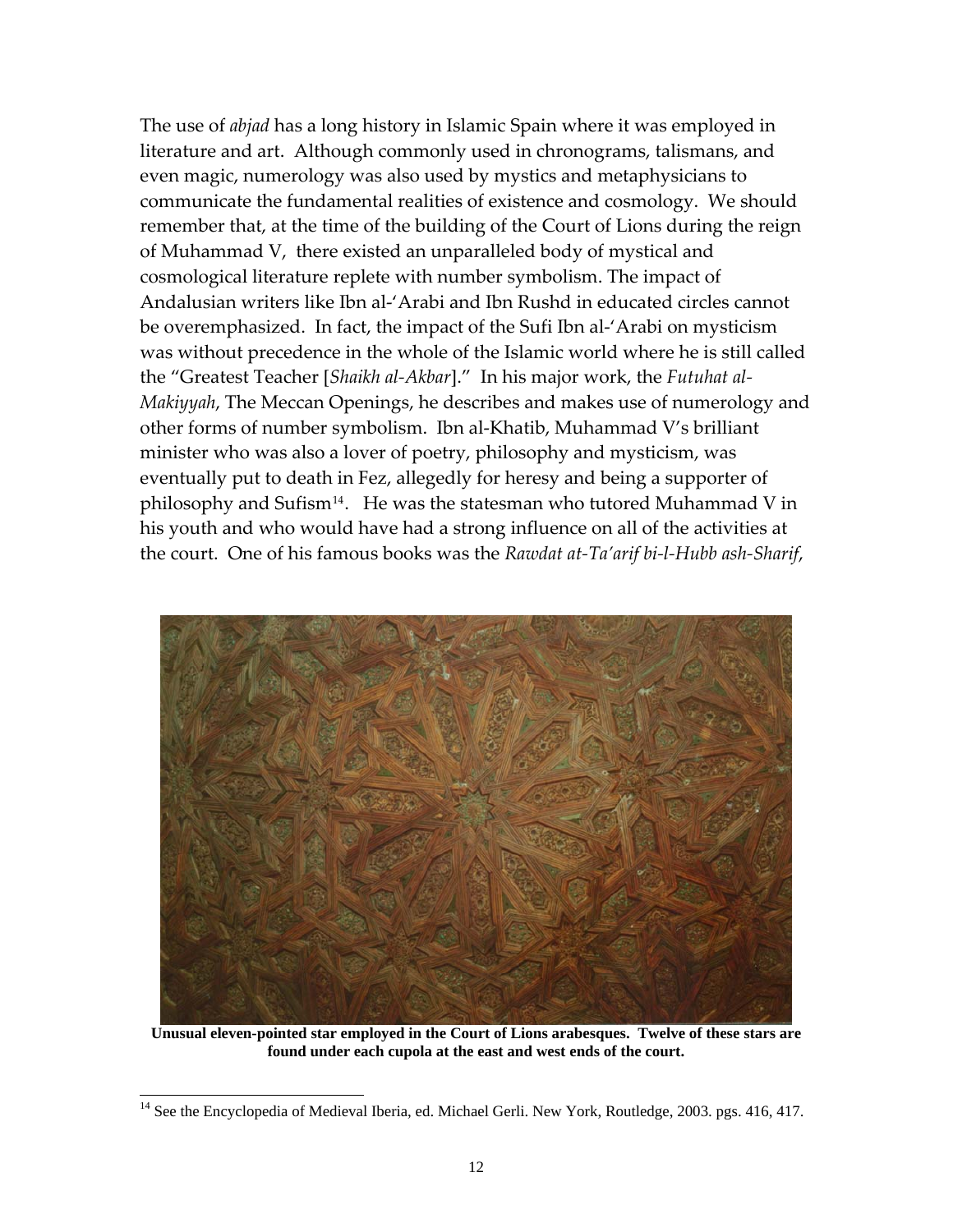'The Garden of Knowing the Noble Love." What these men had in common was the love of evocative symbolism which had the power to keep the mind attuned to its fundamental relationship with True Reality. It should not then come as a surprise to find that even numerology was employed in the Alhambra palaces where there is already so much symbolic language in evidence.

I will take just one out of many outstanding examples of the architectural usage of *abjad* that was employed at the Alhambra Palaces. This was constructed in the geometric designs on the underside of the cupolas within the pavilions at the east and west sides of the Court of Lions. These are wooden arabesques which have survived the centuries with very little decay thanks to the dry climate of the region. These semi-spherical arabesques have been designed with a very interesting geometry. Each cupola shelters twelve eleven‐pointed stars connected to each other by minor star polygons. Muslim artists made wide use of star geometry but rarely of the more difficult eleven‐pointed star arabesques. One must ask the question, "Why go to such trouble, especially under cupolas sheltering fountains and generally out of view?"

Mystically important truths are alluded to in this geometry. First, there is the most obvious symbolism of each eleven pointed star. The number eleven through numerical equivalence is synonymous with the Divine Self or Identity, called *Huwa[15](#page-12-0)* in Arabic. *Huwa*, or *Hu*, is the Absolute Existence, whether conceived of as beyond the particularities of the created world or as the source and very existence of those particularities. This double aspect of True Reality can be conceived of as the 'Unity of the Essence' and Its other aspect called the 'Unity of the Names<sup>[16](#page-12-1)</sup>.' The Names of God and the multiplicity arising from them in the cosmos are only experienced as multiplicity in a consciousness that cannot apprehend their fundamental unity when mirrored in the cosmos, but only perceives their diversity of meaning as manifested in the forms. A subtlety in the symbolism of the divine Identity, *Huwa*, is that the number eleven results from the mirroring of the number one. The aesthetic appeal of monoformal symmetry, in which a mirrored singularity creates multiplicity, can be found expressing itself in many Islamic arts such as book cover design, medallion carpets, and also in architecture. In the Court of Lions, we see this symmetry highlighted by the

<span id="page-12-0"></span><sup>&</sup>lt;sup>15</sup> h=5+w=6 giving a total of 11.

<span id="page-12-1"></span><sup>&</sup>lt;sup>16</sup> See Ibn al-Arabi's *Fusus al-Hikam*, in the chapter on the Wisdom of Joseph, for an explication of this doctrine.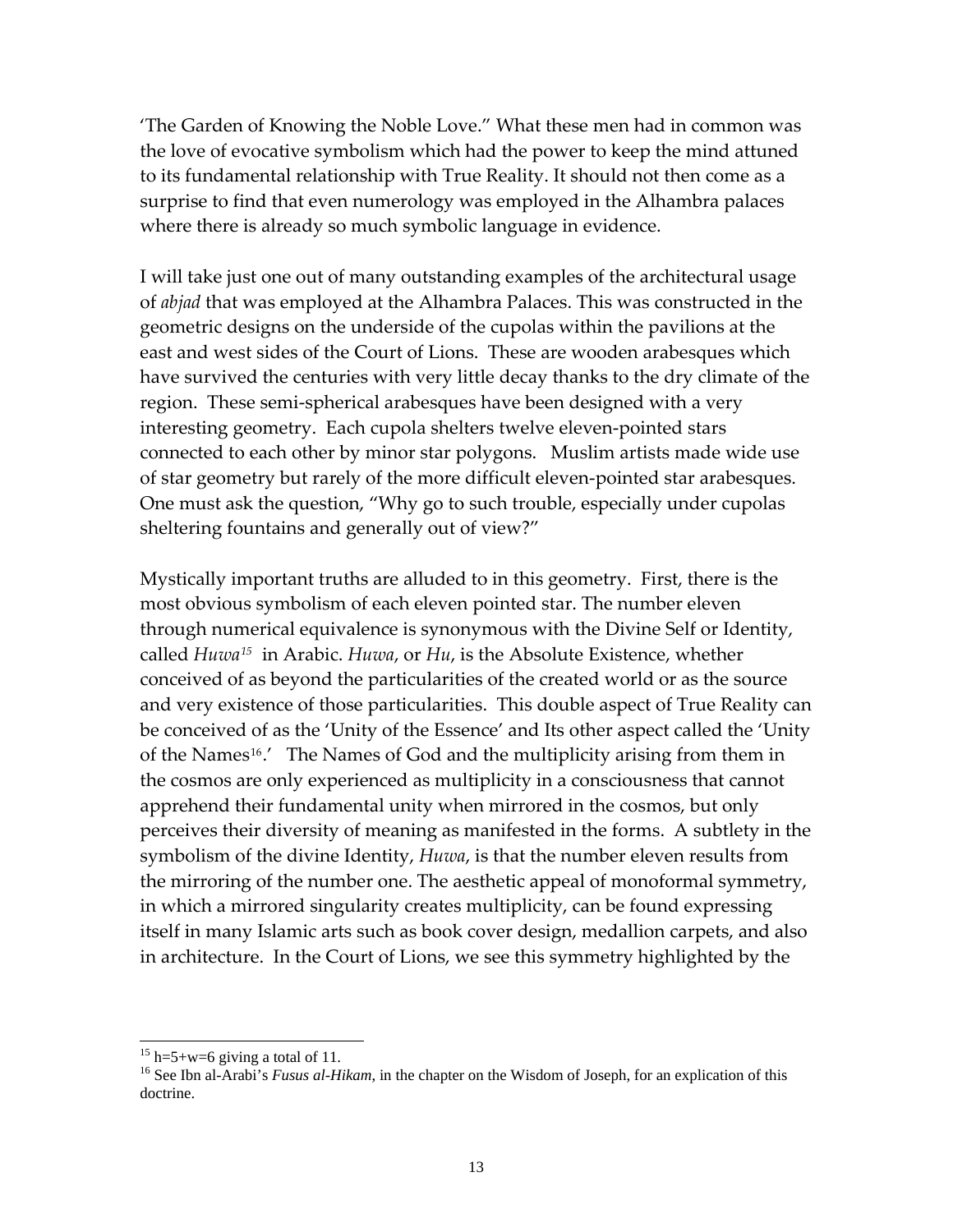protrusion of the mirrored pavilions at the east and west ends of the courtyard. These, of course, contain virtually identical domes with the same unitarian symbolism.

Looking secondly at the arrangement of the stars, we see that they are arranged in three levels of four stars each. Forty-four, invoked at each level of four elevenpointed stars, is numerically synonymous with the divine Unity, *al‐Ahad*[17](#page-13-0) . This divine Oneness of Being does not Itself become multiple through the appearance of the particularities of created existence any more than light becomes plural in the various colors and shadings in which it is manifested. The unity of God is, of course, a fundamental belief of Islam and a fundamental experience of all mystics. There also happen to be forty‐four floral shapes decorating each eleven‐ pointed star<sup>[18](#page-13-1)</sup>, numerologically forming the sentence in each of the stars, "He is the One, the Unique!" [*Huwa al‐Ahad*].





**One of the pavilions mirrored at the east and west ends of the courtyard sheltering domes ornamented with 11-pointed stars.**

Lastly, and very importantly in the overall message of the cupolas, the totality of the twelve stars (each with eleven points giving an aggregate of 132 points) indicate the word *qalb[19](#page-13-2)* , an Arabic word that has the double meaning of "heart" and "transformation." Heart, as earlier pointed out, might well be translated into contemporary English as "mind" or "consciousness." The particularities of

<span id="page-13-0"></span>l  $17$  a=1+l=30+a=1+H=8+d=4 giving a total of 44.

<span id="page-13-1"></span><sup>&</sup>lt;sup>18</sup> See the close-up of the eleven-pointed star on page 11.

<span id="page-13-2"></span> $19^{9}$ q=100+l=30+b=2, giving a total of 132.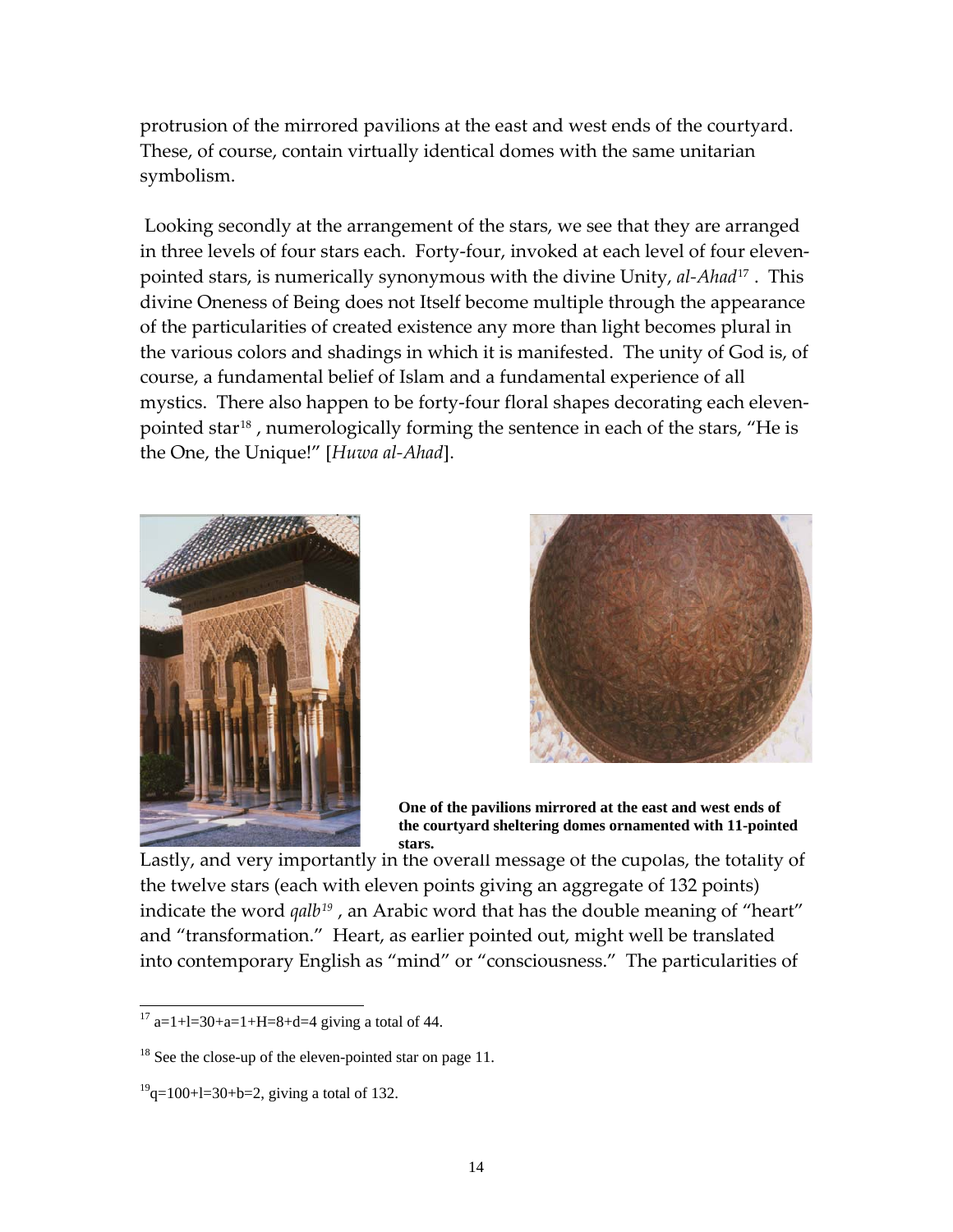

**Pillars with the word 'baraka' at the Court of Lions**

existence, whether experienced in the world or in the mind, are thought of as divine Self‐manifestations conforming to noumenal potentials called "essences," *'ayan*. The potentials remain in a state of non-manifestation while Being is thought to manifest according to various characteristics of their latencies. These potentials, *'ayan[20](#page-14-0)* , also have an *abjad* of 132. We can derive from the symbolism of the cupolas that the mystery of Divine Unity and the appearance of multiplicity at their most fundamental level can be experienced in the properly attuned heart, or consciousness, of the mystic.

Islamic mysticism is firmly grounded in the scripture of the Qur'an as well as in the divinely inspired sayings [*ahadith*] of the Prophet Muhammad. The cupolas artistically express the meaning of one famous saying where God announces, "My earth and My sky do not contain Me but the 'heart' of My faithful servant contains Me." In other words, "I am not known, neither as the Singular and transcendental Divinity nor as the Self‐manifesting Divinity existentiating the limitless potentials of the noumena, except in My one mirror of the purified human heart‐mind which is vast enough to comprise My own vastness."

It is in this citation that one can understand the Sufi conception of true Islam. This is an Islam which, according to its word-root meaning<sup>[21](#page-14-1)</sup>, leads to a

 $^{20}$  a=1+'ain=70+y=10+a=1+n=50, giving 132.

<span id="page-14-1"></span><span id="page-14-0"></span> $21$  From s+1+m come the meanings of surrender and wholeness.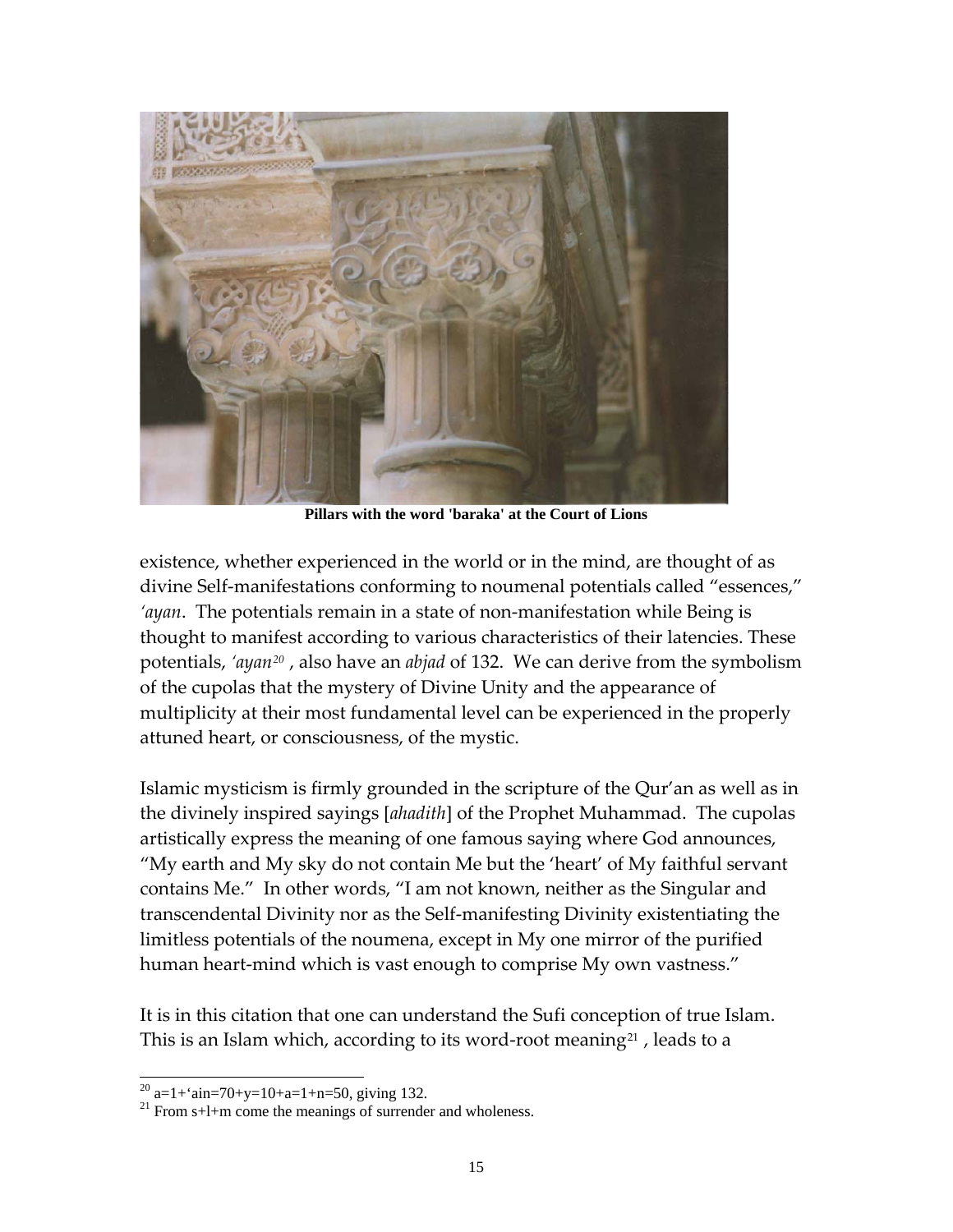surrender: a surrender of the personally constructed world‐view of the instinct‐ dominated person to the unlimited and infinite Source of existence. Experientially this means the opening of a luminous existential vastness in the consciousness of the individual who has let go the defenses of the strife‐ridden kingdom of the self. "No Conqueror but Allah," as the verse repeated on the walls throughout the palace reminds us. This meaning of Islam is the origin of the faith's earthly shadow, the Islam of submission to God's Word and ordinances, as Islam is more commonly understood. The abjadist sees a clear linkage in the concepts above in the happy coincidence that the word *Islam[22](#page-15-0)* itself also has a numerology of 132. And if I may strain the reader's credulity, 132 is also the *abjad* equivalent for *Muhammad,* [23](#page-15-1) the Prophet of Islam. He is considered the spiritual leader of the Sufi mystics. In this last instance, it is commonplace among abjadists to count the doubled 'm' in his name, an anomaly that aids in joining all of these concepts together . It is the "Muhammadan heart" that embraces the double aspects of Unity: God's transcendental Unity, beyond the multiplicity of creation and God's Unity of Being within the ever‐changing diversity occurring at all levels of existence.

The foregoing is only a partial exegesis of the symbolism of these domes. The attuned reader could find many more spiritually evocative and metaphysically useful representations in their geometry, as well as in other areas of the palaces. These overlays of numerological and other symbolism are meant to broaden the impact we already receive directly from the aesthetics of this place. Why are we so moved by these palaces? What do we experience from the proportions and symmetries of this special courtyard?

The majestic fountain and the patterns of light in the shadows continue to delight us. The Court of Lions provides a glimpse into the rich life of the Nasrid monarchs who built and adorned the Alhambra palaces with the best of Islamic architectural and artistic expression. In the same period in far‐away Khorasan, Muslim rulers of the Timurid era also brought together the best artists and poets of the day. Both have left us with artifacts that still bear witness to the beauty and complexity of Islamic culture. Both cultures especially treasured metaphysical and mystical writings and works of art which were esteemed by the rulers and the great thinkers of their day. Art and literature were then dominated by members of Sufi organizations in both regions. Part of the genius

<span id="page-15-0"></span> $22$  a=1+s=60+l=30,+a=1+m+40, giving 132.

<span id="page-15-1"></span> $23$  m=40+h=8+m=40+m=40+d=4, giving 132. Doubled letters are not normally counted twice.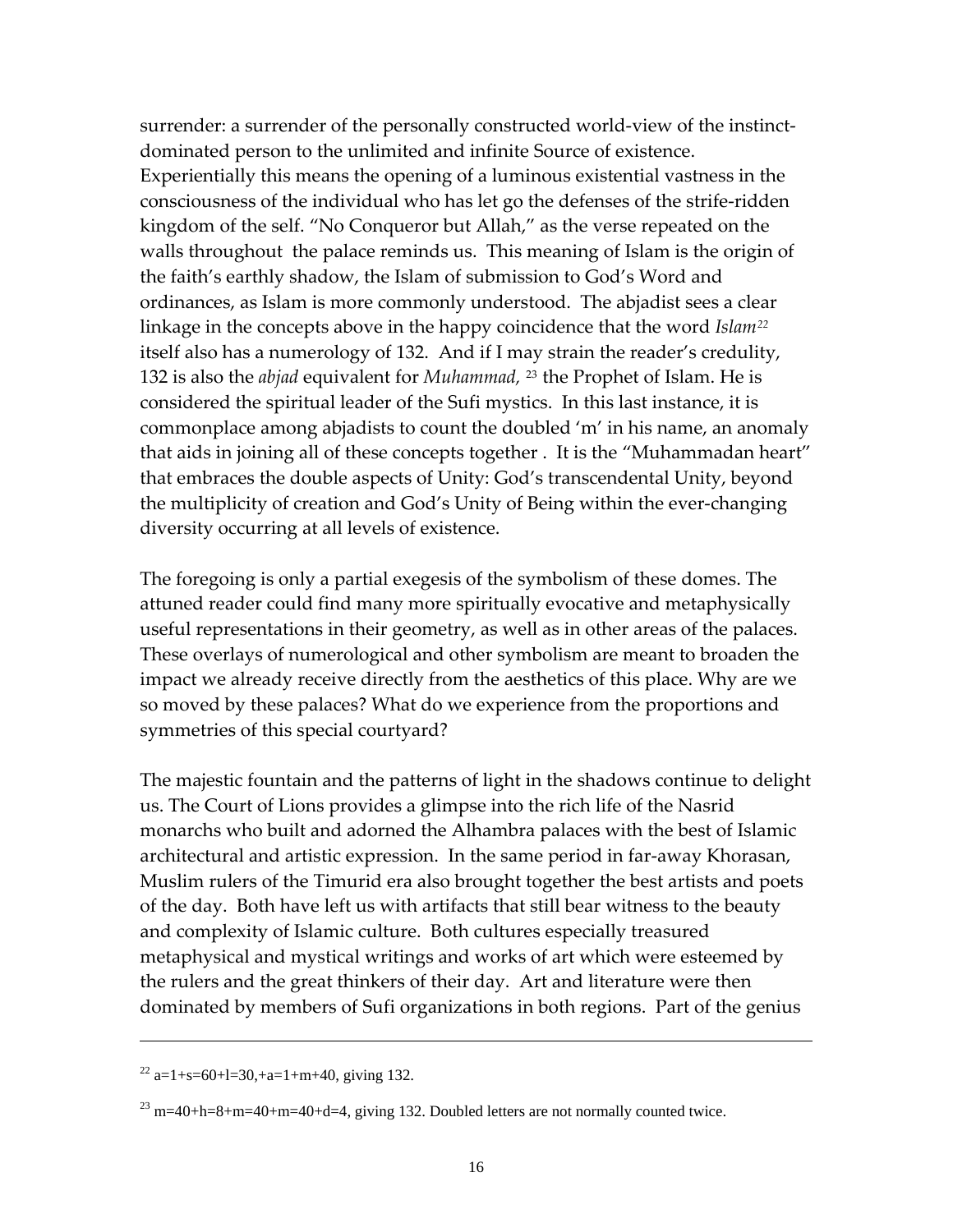of this time was a result of the sharing and borrowing of ideas and symbols across time and culture. Hence, the most sophisticated example of the Persian stalactite dome is found in Spain at the Alhambra. Mystics and thinkers of the Timurid courts of Central Asia were, in the same period, busy preparing long commentaries on the writings of the Andalusian mystic, Shaikh Ibn al‐'Arabi. These individuals, thousands of miles from each other, applied themselves to discovering the capacities of the human spirit and the meaning of life. They have, in art and literature, left behind their thoughts and visions concerning the true meaning of the human being. There has been extensive study of the literature from both regions, giving us a fairly clear sense of their ideas on cosmology and spirituality. People today are less familiar though with the possibility of expressing these insights in the realms of the visual and musical arts. Yet it is precisely in these presentations that metaphysical concepts can be absorbed by the non‐linear, meta‐analytical capacities of the mind and spirit. The survival of the Court of Lions gives us the opportunity to better understand this form of subtle communication.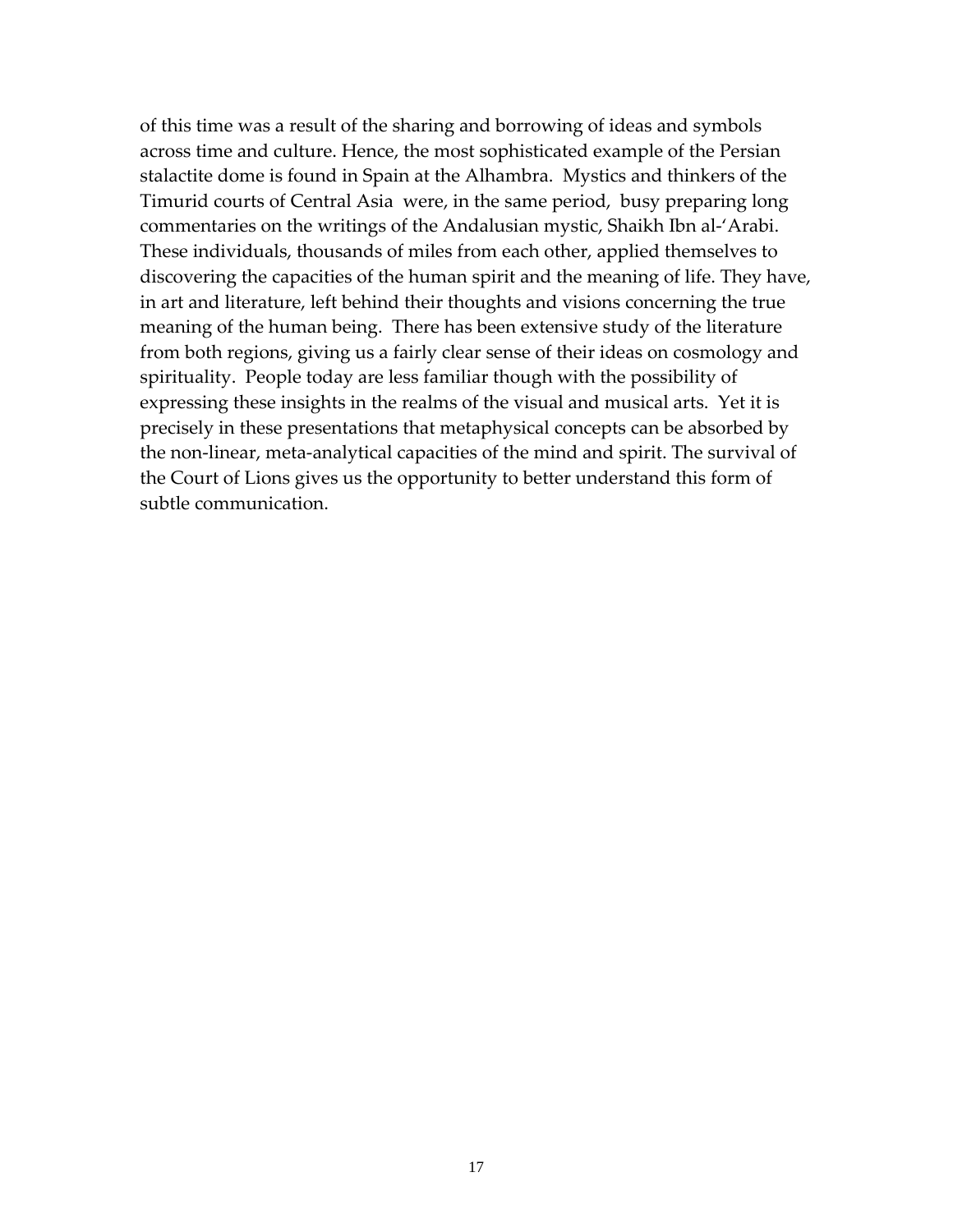#### APPENDIX

Sacred alphabetical numerology, the communication of mathematical relationships between philosophical and metaphysical concepts through the use of letter/number identity systems, is far older than Islamic Arabic culture. The origins of numerology are a bit unclear, but systems for its use were extent in ancient Phoenicia and Greece. In the Islamic world, there is evidence of sacred numerology appearing in the Qur'an itself. It is important to distinguish sacred numerology from the widespread use of numerology in the talismanic and magical arts, as well as in administrative documentation. Sacred numerology has been reserved primarily for the expression, instruction, and codification of metaphysical concepts, and their verification by mystics of the great spiritual traditions.

What, in the West, are now called Arabic numerals, were earlier imported from India into Arabia where alphabetical letters had also served as numbers, as was the case in other Near Eastern and Mediterranean cultures. Prior to the introduction of Indian numbers, an Arab would automatically make numerological associations between letters and numbers, and it would be inevitable that important concepts and ideas would come to have number identities. Islamic culture has, from its inception, made use of numerology. Most educated readers of the great poetry in Arabic and Persian are still aware of this, at least to some extent. As a clear and simple example, for many poems containing numerological expression are deliberately quite obscure, here is a couplet from one of Hafez of Shiraz's ghazal's:

### *There is naught on my heart's tablet but the Friend's letter "A." What can I do, as the Master has taught me no other letter.*

The letter A [Alef in Arabic/Persian] is, in abjad, equivalent to the number 'one.' Hafez indicates that God alone is present in his heart, and that he experiences mystical oneness with God because his heart [consciousness] has been wiped clean of duality.

Numerology is very widely used in the mystical literature of Islam, along with allegorical and metaphorical language. All of these expressions, including the calligraphy itself, have a double intention of revealing and hiding the communication. This accords perfectly with the paradoxical reality of mystical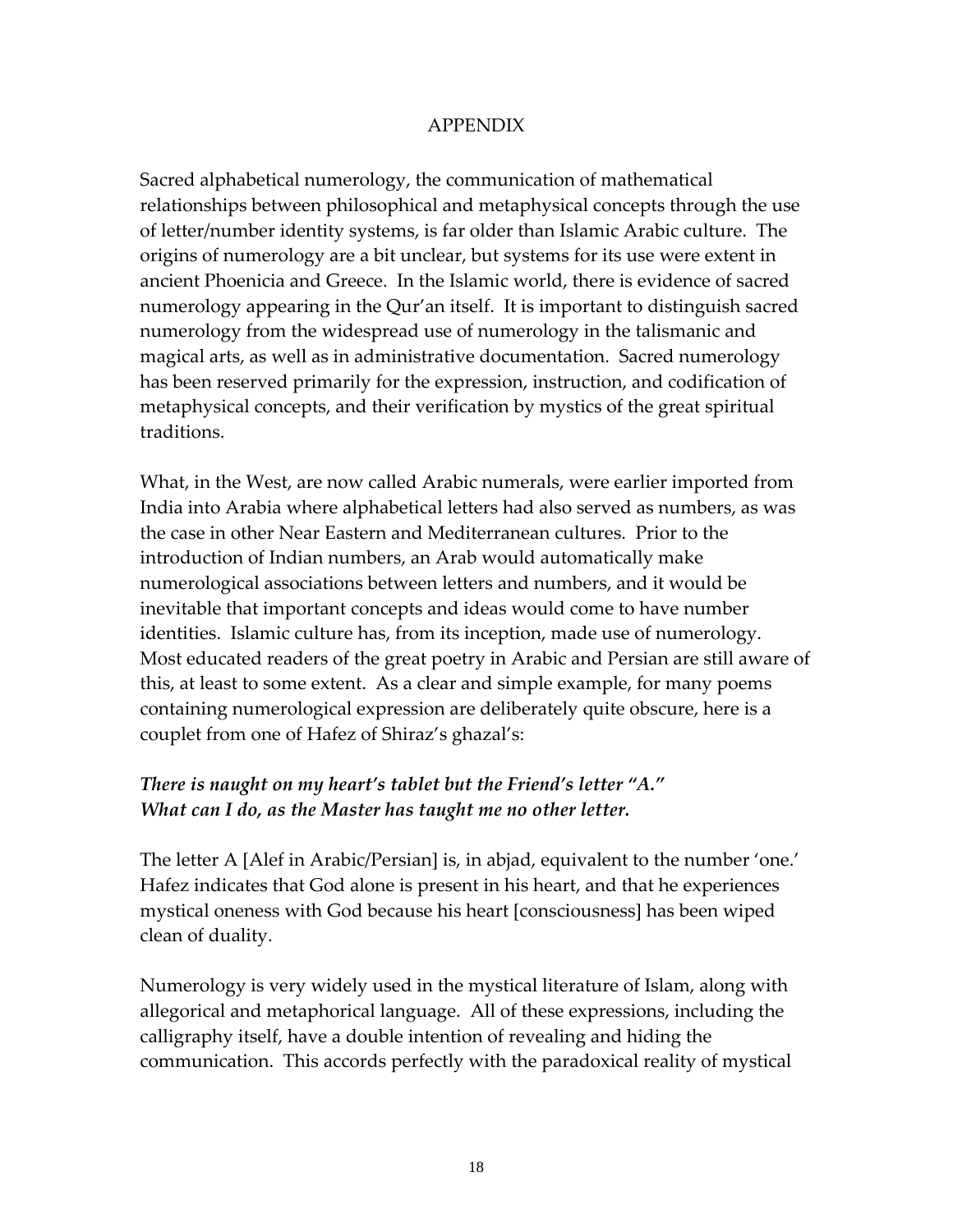experience which has been variously described as "a bright midnight," an "open secret," an "obscurity hidden by its very obviousness," etc...

Not all mystics make use of numerology. Moreover, some of the mystical orders of Sufism actually barred its use because of the inherent danger of obsessional thinking and inappropriate systematization taking over the minds of aspirants who struggle with the uncertainties of mystical experience.

Many mystics find themselves with an enhanced capacity for punning and for apprehending the connections between concepts and events that had not been evident prior to their spiritual transformations. Some of these mystics of the Islamic world have found the language of abjad useful for such associative



exploration and communication. Anyone without such an associative capacity may be unable to support or acknowledge the benefit, or even the existence, of such communication. **Diagram of the eleven-pointed star showing two ways of counting for abjad.**

The example of numerology employed in the cupolas that I have explicated in this paper is quite straightforward and I propose, in this appendix, to give a bit more detail to help guide anyone interested in pursuing this topic.